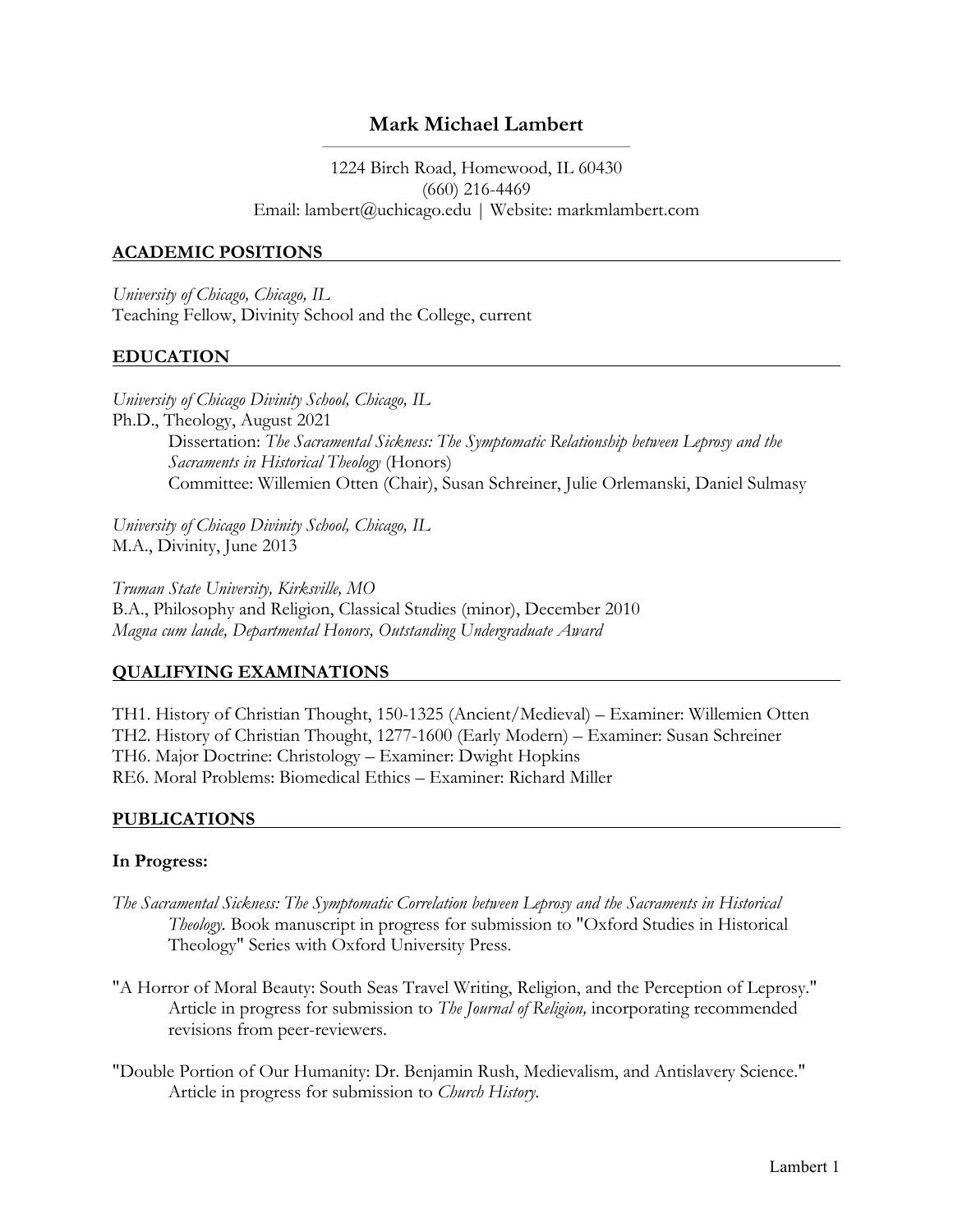### **Solicited Publications:**

- "A Clearness Uneasily Observed: Leprosy and Perception in Calvin's Harmony of the Gospels." Book chapter for inclusion in *Reading Certainty: Epistemology and Exegesis on the Threshold of Modernity,* edited by Ralph Keen, Elizabeth Palmer, and Daniel Owings (Leiden: Brill, forthcoming 2022).
- "Overwhelmed by Disgust, Filled with Wonder: The Theological Centrality of the Vestigial Leper to Bonaventure's *Legenda major*." Solicited for the volume *St. Bonaventure: Friar, Teacher, Minister and Bishop,* edited by Timothy J. Johnson, Katherine Wrisley Shelby, and Marie Kolbe Zamora, 245-60. St. Bonaventure, New York: Franciscan Institute Publications, 2021.

### **Book Reviews:**

- Review of *Early Franciscan Theology: Between Authority and Innovation,* by Lydia Schumacher, *Journal of Religion* (forthcoming January 2022).
- Review of *Acute Melancholia and Other Essays: Mysticism, History, and the Study of Religion,* by Amy Hollywood, *Reading Religion,* 4/8 (2019).
- "Pious Postmortems: Anatomy, Sanctity, and the Catholic Church in Early Modern Europe," Review of *Pious Postmortems: Anatomy, Sanctity, and the Catholic Church in Early Modern Europe,* by Bradford A. Bouley, *Journal of Religion,* 99/1 (January 2019).

### **Digital Publishing:**

- "Science and Religion in Times of Plague," *Sightings,* The Martin Marty Center for the Advanced Study of Religion, 21 January, 2021 https://divinity.uchicago.edu/sightings/articles/science-and-religion-times-plague.
- "Judging Illness and Living Like Kings in *Yomeddine,*" *Sightings,* The Martin Marty Center for the Advanced Study of Religion, 31 October, 2019 https://divinity.uchicago.edu/sightings/articles/judging-illness-and-living-kings-yomeddine.
- "The Trump Administration, Immigration, and the Instrumentalization of Leprosy," *Religion & Culture Forum,* Martin Marty Center for the Advanced Study of Religion, 6 September 2017 http://voices.uchicago.edu/religionculture/2017/09/06/the-trump-administrationimmigration-and-the-instrumentalization-of-leprosy.
- "The Acquittal of Patient Zero," *Sightings,* The Martin Marty Center for the Advanced Study of Religion, 2 February 2017 https://divinity.uchicago.edu/sightings/acquittal-patient-zero.
- "Contagious Armadillos: Spreading Leprosy and Archaic Biblical Narratives," *Sightings,* The Martin Marty Center for the Advanced Study of Religion, 1 October, 2015 http://divinity.uchicago.edu/sightings/contagious-armadillos-spreading-leprosy-andarchaic-biblical-narratives.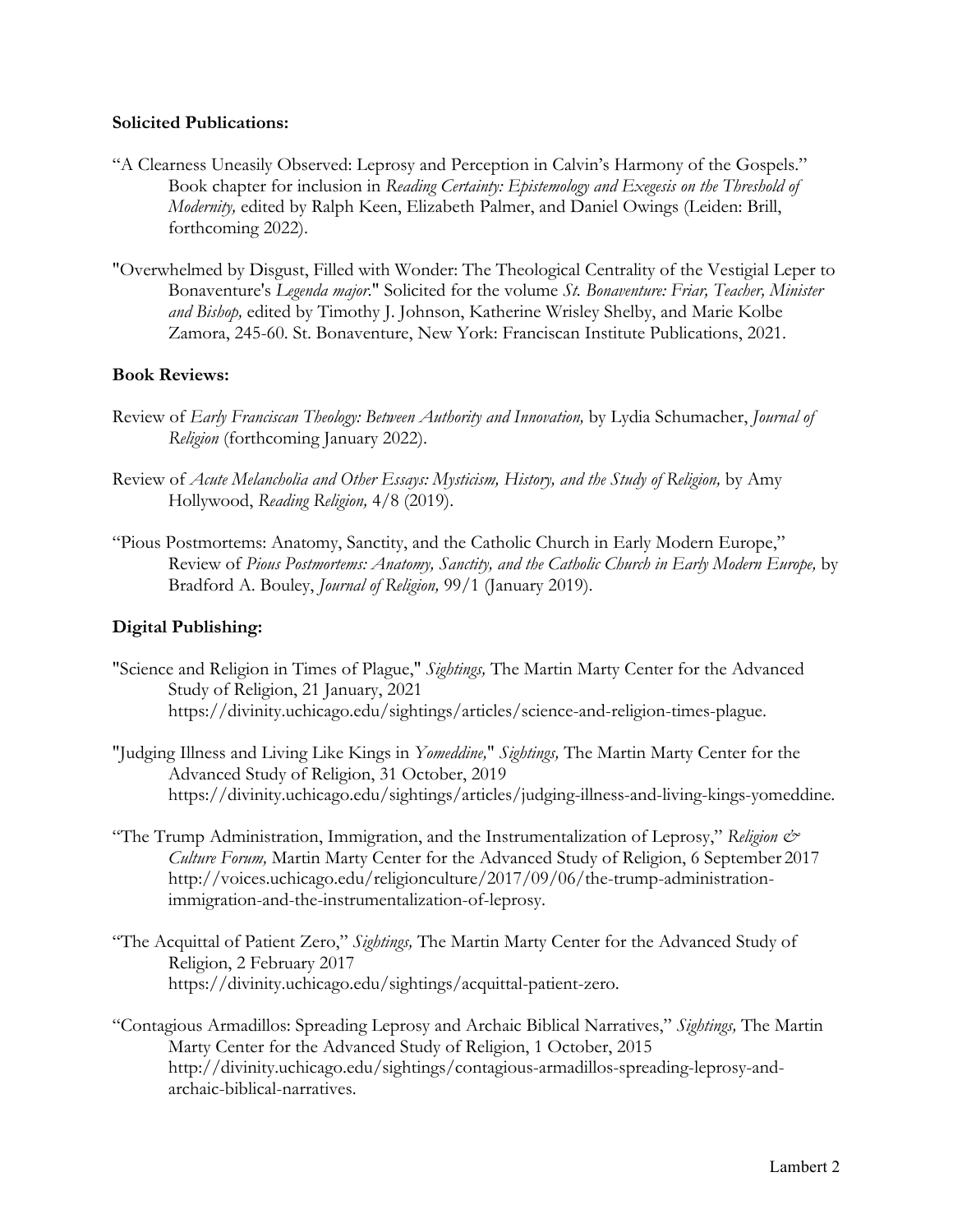### **CONFERENCE PRESENTATIONS, WORKSHOPS, AND INVITED LECTURES**

- Presider and Panel Organizer, "When Religion and Health Meet Sex, Race, and Science: New Books in the Field," Annual American Academy of Religion Meeting, San Antonio, TX, forthcoming November 2021.
- Presented dissertation research to Divinity School Council (group of philanthropic and religious leaders supporting the Dean in pursuing the mission of the Divinity School), the University of Chicago Divinity School, May 2021.
- Guest Lecture, "Without the Camp: Leprosy and Public Health Debates in 19<sup>th</sup> Century America," Program on Medicine and Religion Winter Seminar Series, University of Chicago, March 2021.
- Discussant, Roundtable on *Symptomatic Subjects: Bodies, Medicine, and Causation in the Literature of Late Medieval England* by Julie Orlemanski, Department of English Language and Literature, University of Chicago, December 2020.
- Discussant, "The Story of Men and Women Under Pressure: Lessons from Langdon Gilkey's *Shantung Compound* for Pandemic Times," Forum with Kristine Culp (University of Chicago) and Joseph A. Bessler (Philips Theological Seminary), Disciples Divinity House of the University of Chicago, November 2020.
- "'A Horror of Moral Beauty': South Seas Travel Writing, Religion, and the Perception of Leprosy," *Innovations from the Margins: Religious Perceptions of Body and Healing* Session, Annual American Academy of Religion Meeting, San Diego, CA, November 2019.
- Discussant, "Rhythmic Medicine: Poetry and the Pulse in Beguine Psalters," Sara Ritchey (Associate Professor of History, University of Tennessee—Knoxville), University of Chicago Medieval Studies Workshop, May 2019.
- Interviewed Professor Susan Schreiner, Wednesday Lunch discussion, the University of Chicago Divinity School, February 2019.
- "The Quest for the Historical Francis? The Assessment of Truth in Hagiography," American Society of Church History and American Historical Association annual meeting, Chicago, IL, January 2019.
- "Holy Host, Holy Sores: The Franciscan Connection between Leprosy and the Eucharist," Leprosy and the 'Leper' Reconsidered Conference, Montréal, Canada, September 2018.
- "The Franciscan Embrace of Disgust in the Eucharistic Piety of Francis and Angela," Franciscan Institute Sponsored Session, 53rd International Congress on Medieval Studies, Kalamazoo, MI, May 2018.
- Discussant, "Theology as a Way of Life," Panel with Clark M. Williamson (Indiana Professor of Christian Thought Emeritus, Christian Theological Seminary) about *Has God Rejected His*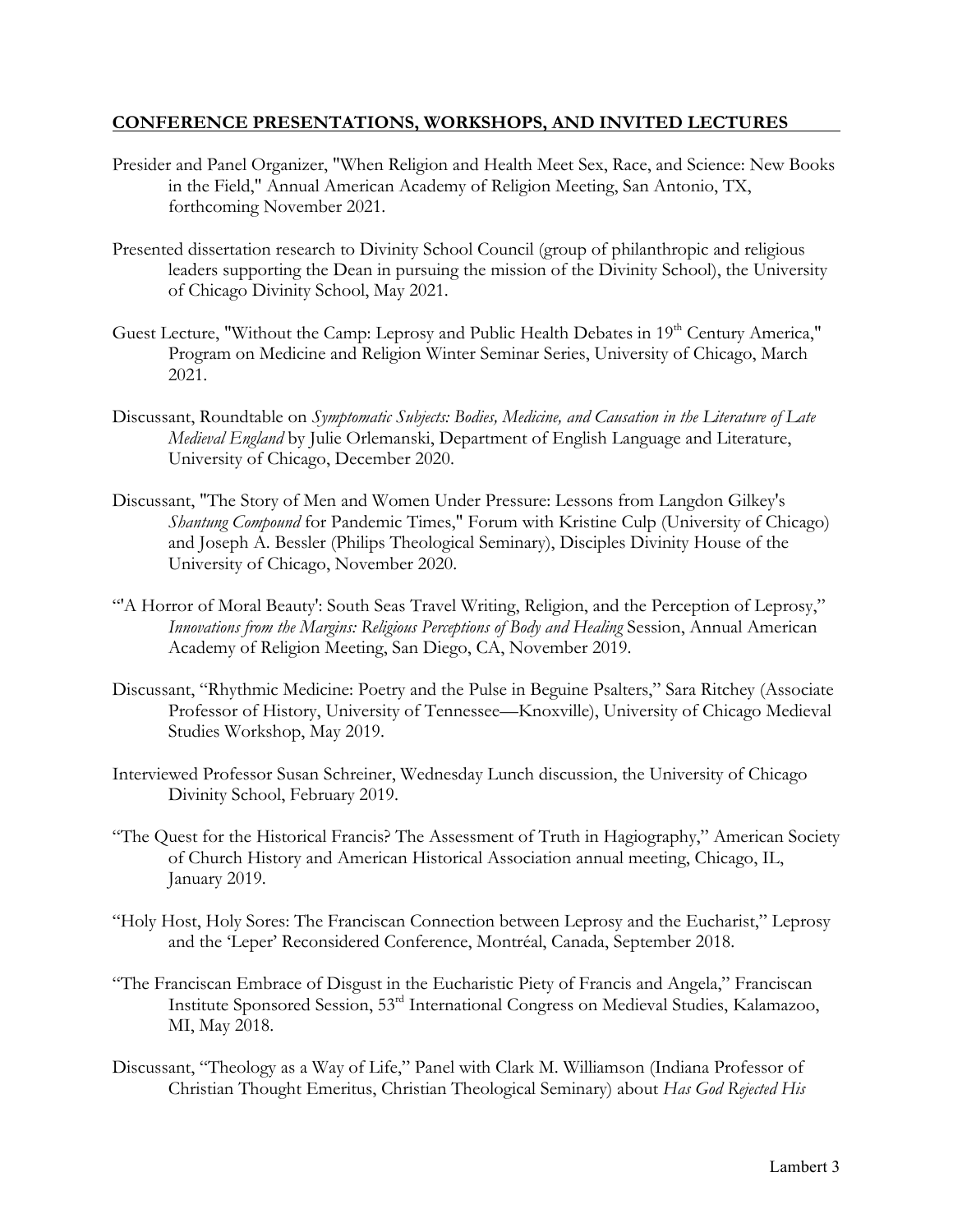*People? Anti-Judaism in the Christian Church,* Disciples Divinity House of the University of Chicago, April 2018.

- Discussant, "Mental Illness and Mental Health in the Late Medieval English Monastery," Carole Rawcliffe (Professor of Medieval History, University of East Anglia), University of Chicago Medieval Studies Workshop, April 2018.
- Guest Lecture, "'Nobody knew that healthcare could be some complicated': Religion and Healthcare Past and Present," Disciples Divinity House of the University of Chicago, January 2018.
- "The Disappearing Leper and Clandestine Christ: Understanding a Theological *Topos* in Bonaventure's *Life of Saint Francis of Assisi,*" 'Frater, Magister, Minister et Episcopus' The Works and Worlds of Saint Bonaventure Conference, Franciscan Institute at St. Bonaventure University, NY, July 2017.
- "The Disappearing Leper and Clandestine Christ: Understanding a Theological *Topos* in Bonaventure's *Life of Saint Francis of Assisi,*" University of Chicago Medieval Studies Workshop, February 2017.
- "From the Falling Sickness to Walking Corpses: Leprosy as the Second Sacred Disease in Cappadocian Thought," University of Chicago Early Christian Studies Workshop, February 2017.
- Guest Lecture, "Leprosy 101," (casual, no-prior-knowledge-required introduction to the religious valences of leprosy throughout history), University of Chicago Divinity School, January 2017.
- "The Didactic Disease: Leprosy as Manipulated in Heresiology and Misunderstood in Historiography," American Society of Church History and American Historical Association annual meeting, Denver, CO, January 2017.
- Coordinator and moderator, "Heresiology and Embodiment in Medieval and Early Modern Christianity" Paper session at annual meeting of American Society of Church History and American Historical Association, Denver, CO, January 2017.
- Guest Lecture, "Is there a morality to metaphors?" Alternative Epistemologies, Salon No. 14, University of Chicago Divinity School, May 2016.
- "The Disappearing Leper and Clandestine Christ: Understanding a Theological Topos in Bonaventure's *Life of Saint Francis of Assisi,*" Epidemic Diseases: Medieval Witness *Medica* Sponsored Session, 51<sup>st</sup> International Congress on Medieval Studies, Kalamazoo, MI, May 2016.
- Coordinator and moderator, "Manuscripts and Marginalia: Traversing Textual Boundaries," Paper session, 51<sup>st</sup> International Congress on Medieval Studies, Kalamazoo, MI, May 2016.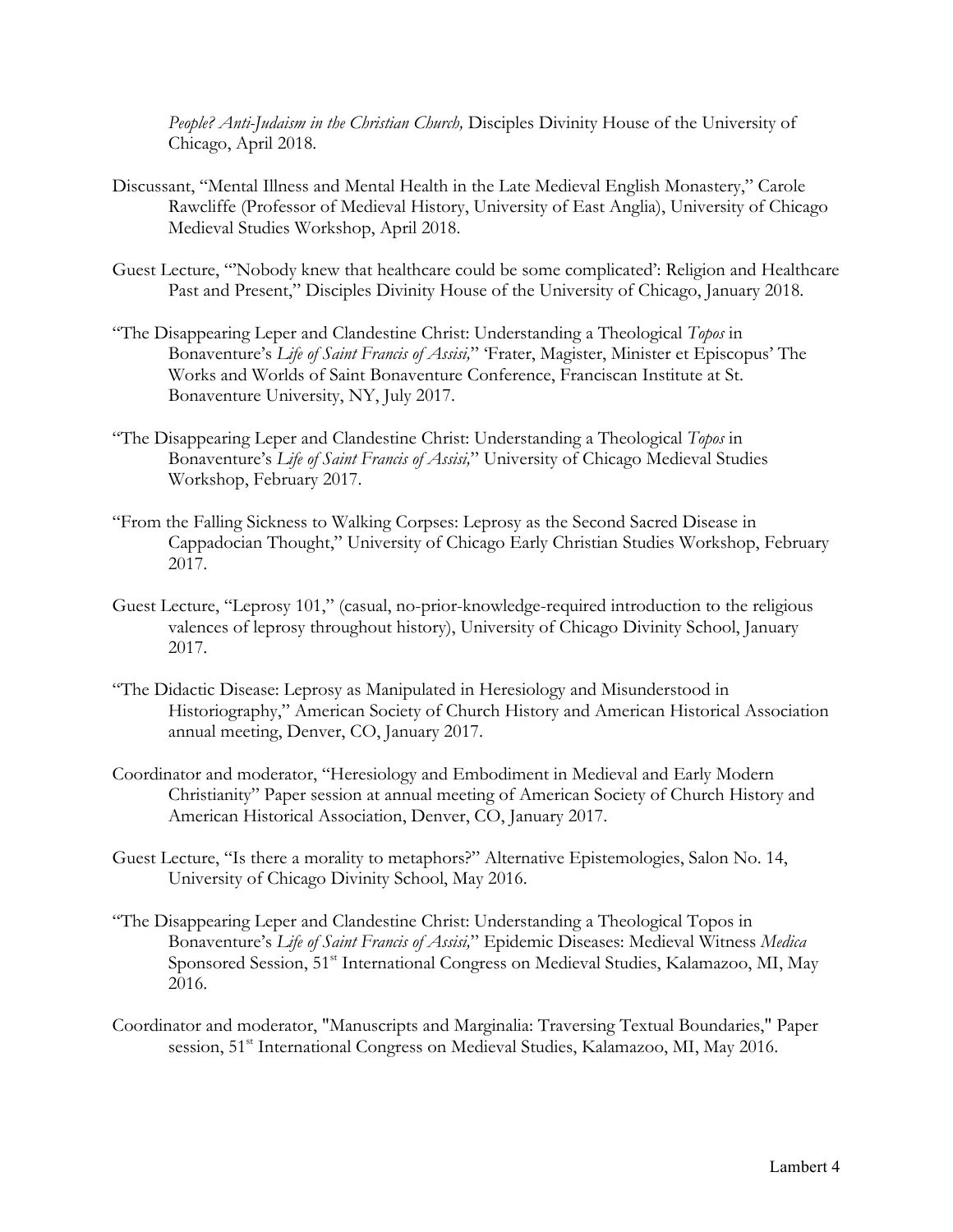- Discussant, "Healing through Prayer or Transforming Social Systems?: The Importance of Emphasis in a Both-And Approach," Intellectual debate with Elena Lloyd-Sidle, University of Chicago Theology and Religious Ethics Workshop, April 2016.
- "There are Molokai's Everywhere: South Seas Travel Writing and Its Relationship to Global Leprosy Perception and Health Policy," University of Chicago Religions in America Workshop, February 2016.
- Guest Lecture, "Dermatological Issues" for B458: Disease and Disability in the Bible, McCormick Theological Seminary, Chicago, IL, January 2016.
- "Majestic and Macabre Mirrors: Virginity and Leprosy in the Thought of Gregory of Nyssa," *Narrating Disability and Illness in Christian and Jewish Literature, Bioethics, and Theology* Quad Sponsored Session, Annual American Academy of Religion Meeting, Atlanta, November 2015.
- Guest Lecture, "The Separating Sickness and the Open Table: Theological Insights from Molokai," Disciples Divinity House of the University of Chicago and University of Heidelberg Theologisches Studienhaus Exchange/Conference, Heidelberg, Germany, September 2015.

## **TEACHING EXPERIENCE**

"Global Society" (100-level), Instructor of Record, The University of Chicago College, Fall 2021.

- "Approaches to Suffering: Theological Perspectives and Contemporary Meditations" (graduate level), Teaching Assistant to Prof. Kristine Culp, The University of Chicago Divinity School, Spring 2020 (online), Lectured on *The Major Life of Saint Francis* and Bonaventure*.*
- "Religion, Medicine, and Illness" (200-level), Instructor of Record, The University of Chicago College, Winter 2020.
- "*Star Wars* and Religion" (200-level), Teaching Assistant to Prof. Russell Johnson, The University of Chicago College, Spring 2019, Lectured on *The Life of Martin of Tours*, medieval hagiography, Émile Durkheim.
- "The Tragic Sense of Life" (graduate-level), Teaching Assistant to Prof. Susan Schreiner, The University of Chicago Divinity School, Spring 2018, Lectured on series of films assigned for course (*Mystic River, A Serious Man, Throne of Blood, Winter Light*).
- "History of Christian Thought II (450-1350 CE)" (graduate level), Teaching Assistant to Prof. Willemien Otten, The University of Chicago Divinity School, Autumn 2017, Lectured on Beguine theology (Marie D'Oignies, Christina Mirabilis, Hadewijch).
- "Introduction to Biblical Hebrew" (400-level), Teaching Assistant and Tutor for Prof. Mark Appold, Truman State University, Fall 2010-Spring 2011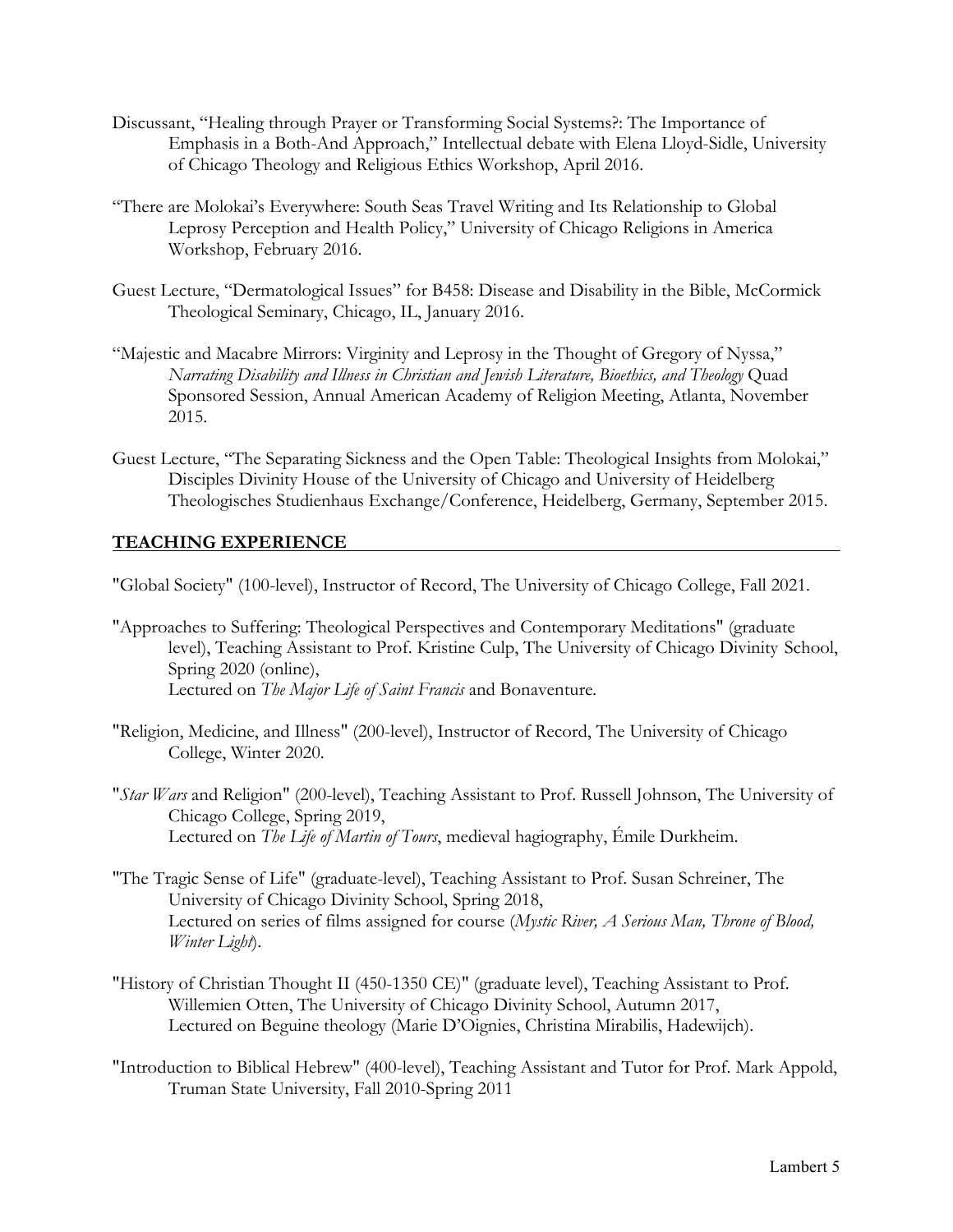*Certification in the Craft of Teaching in the Academic Study of Religion,* The University of Chicago Divinity School, Summer 2020.

### **FELLOWSHIPS AND AWARDS**

- *Diversity and Inclusion Initiative Professional Development Grant,* the University of Chicago Divinity School, in cooperation with the Newberry Library's Edward E. Ayer Collection on American Indian and Indigenous Studies to support incorporation of postcolonial studies and indigenous sources into my pedagogy, 2021-2022
- *Diversity and Inclusion Student Paper Award,* the University of Chicago Divinity School, for "A Horror of Moral Beauty: South Seas Travel Writing, Religion, and the Perception of Leprosy," October 2020
- *Louisville Institute Dissertation Fellowship,* the Louisville Institute, Religion Division of Lilly Endowment, 2020-2021
- *Grounds of Being Research Fellowship,* Divinity Students Association and Grounds of Being, the University of Chicago Divinity School, 2020-2021 (Declined)
- *Certificate in the Craft of Teaching in the Academic Study of Religion,* the University of Chicago Divinity School, Summer 2020
- *Best Graduate Paper,* Annual American Academy of Religion meeting, from Religions, Medicine, and Healing unit for "'A Horror of Moral Beauty': South Seas Travel Writing, Religion, and the Perception of Leprosy," November 2019
- *Martin Marty Junior Fellowship,* the University of Chicago Divinity School, 2019-2020
- *Alma Wilson Teaching Fellowship,* the University of Chicago Divinity School, 2019-2020
- *Inclusive Pedagogy Fellowship,* the University of Chicago Divinity School, 2019-2020
- *Edward Scribner Ames Scholarship for high academic achievement,* Disciples Divinity House of the University of Chicago, 2018-2019, 2019-2020, 2020-2021
- *Disciples Divinity House Scholar,* Disciples Divinity House of the University of Chicago, 2014-Present, 2011-2013
- *Graduate Research and Travel Grant,* Center for the Study of Race, Politics, and Culture (CSRPC) of the University of Chicago, 2018-2019
- *Franciscan Institute Scholarly Grant,* Franciscan Institute at St. Bonaventure University, 2017
- *William Daniel Cobb III Alumni/ae Scholarship,* Disciples Divinity House of the University of Chicago, 2015-2016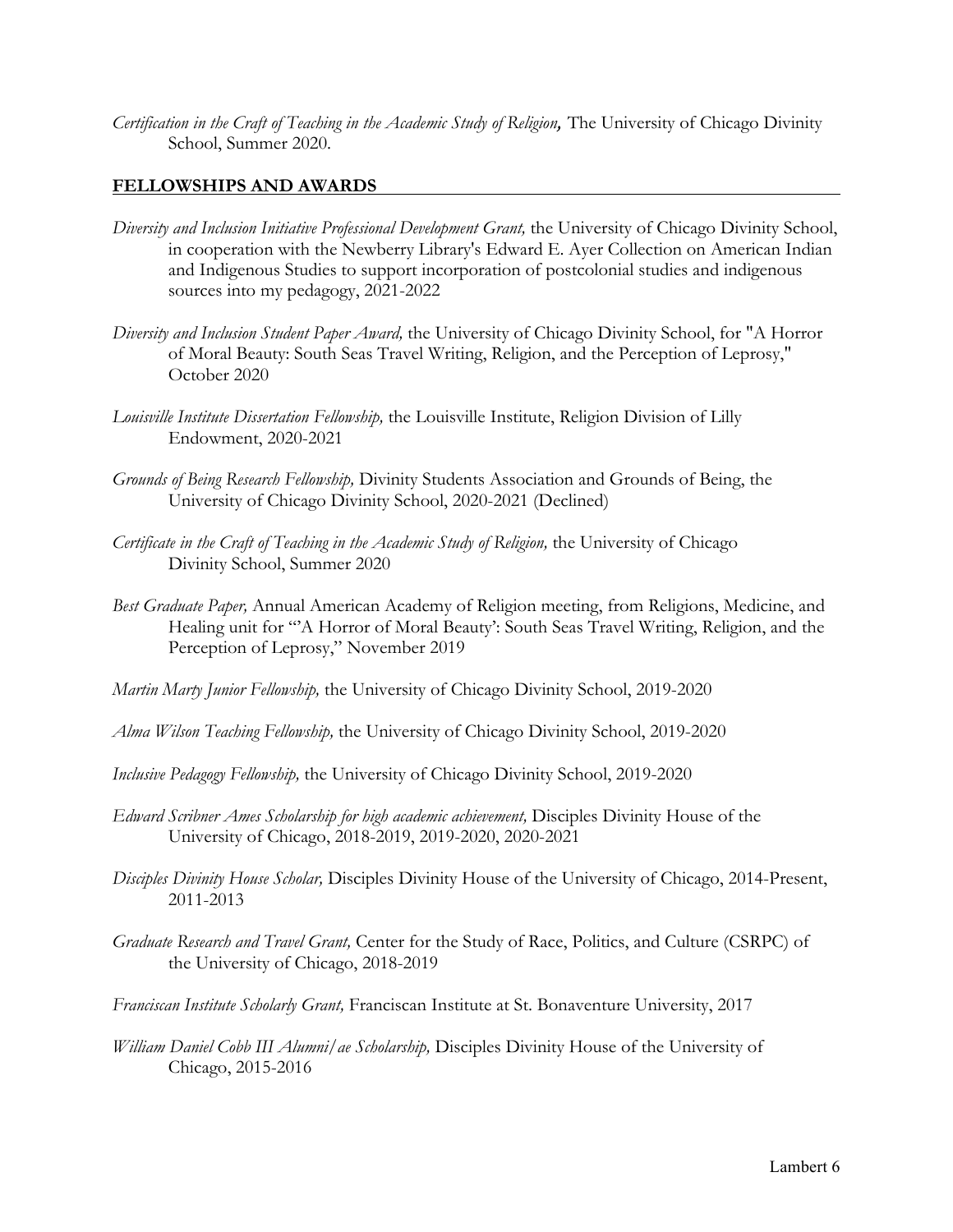- *M. Elizabeth Dey Scholarship for outstanding promise for pastoral or educational ministries,* Disciples Divinity House of the University of Chicago, 2014-2015
- *Rolland and Laura Frances Sheafor Scholarship,* Disciples Divinity House of the University of Chicago, 2012-2013

## **UNIVERSITY AND DEPARTMENTAL SERVICE**

Divinity School Representative to the University of Chicago Student Health Advisory Board, Fall 2016-Spring 2021.

Inclusive Pedagogy Fellow, the University of Chicago Divinity School, 2019-2020.

Alma Wilson Teaching Fellow, the University of Chicago Divinity School, 2019-2020.

- Wellness Chair, Divinity Students Association, the University of Chicago Divinity School, 2019 2020.
- Student Member, Interview Committee for Dean of Students Candidates, the University of Chicago Divinity School, August 2019-September 2019.
- Student Member, Interview Committee for Director of Student Counseling Candidates, the University of Chicago, June 2019.

Coordinator, the University of Chicago Medieval Studies Workshop, 2015-2016.

# **PROFESSIONAL ACTIVITIES AND SERVICE TO THE FIELD**

Steering Committee Member, Religions, Medicines, and Healing Program Unit, American Academy of Religion, Fall 2020-present.

Martin Marty Junior Fellow, the University of Chicago Divinity School, 2019-2020.

Research Assistant for Professor Susan Schreiner, the University of Chicago Divinity School, January 2019-August 2019.

Archival research in Damiaan Documentatie en Informatiecentrum, Leuven, Belgium, January 2019. Participant, "Reformation and Improvisation—then and now," second part of The Disciples

- Divinity House of the University of Chicago-Theologisches Studienhaus University of Heidelberg, Germany Conference/Exchange, September 2016.
- Participant, The Disciples Divinity House of the University of Chicago Theologisches Studienhaus University of Heidelberg, Germany Conference/Exchange, September 2015.

## **LANGUAGES**

French (Reading); German (Reading); Greek (Intermediate); Hawaiian (Beginner); Hebrew (Intermediate); Latin (Advanced)

## **PROFESSIONAL AFFILIATIONS**

American Academy of Religion American Society for Bioethics and Humanities American Society of Church History MEDICA: The Society for the Study of Healing in the Middle Ages

### **REFERENCES**